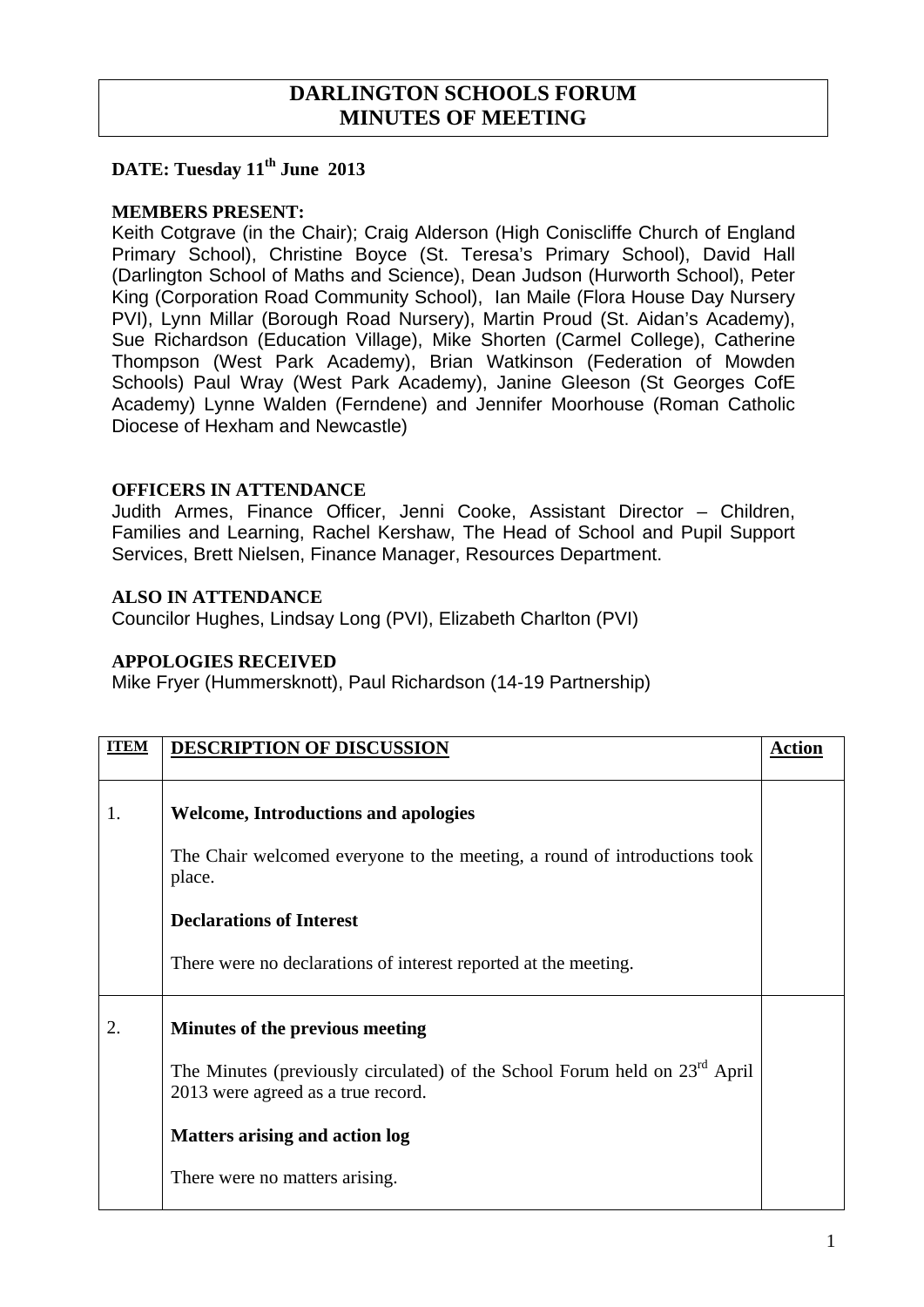| 3. | <b>Early Years Single Funding Formula</b>                                                                                                                                                                                                                        |  |
|----|------------------------------------------------------------------------------------------------------------------------------------------------------------------------------------------------------------------------------------------------------------------|--|
|    | The Finance Manager presented Forum with the previously circulated paper.                                                                                                                                                                                        |  |
|    | It was noted that the PVI providers would like to do some additional work,<br>looking in detail at differences between provider types. This work would<br>result in a paper been presented to Forum in November to inform on future<br>payment rate levels.      |  |
|    | It was noted that providers will have included different levels of cost in the<br>information they provided as part of the review of the rates, therefore any<br>future figures need to try and create as level a playing field as possible to<br>compare costs. |  |
|    | <b>Outcome of Recommendations</b><br>School Forum agreed to increase the rates from the Autumn term as per the<br>table in paragraph 54.                                                                                                                         |  |
| 4. | <b>Budget Update 2013/14</b>                                                                                                                                                                                                                                     |  |
|    | Forum was presented with the previously circulated paper which was<br>discussed.                                                                                                                                                                                 |  |
|    | Outcome of Recommendations<br>School Forum noted the budget position and agreed to the adjustments in the<br>budgets as detailed in paragraphs 11 to 14.                                                                                                         |  |
| 5. | <b>School Transport</b>                                                                                                                                                                                                                                          |  |
|    | Forum was presented with the previously circulated paper.                                                                                                                                                                                                        |  |
|    | <b>Outcome of Recommendations</b><br>It was agreed that a special forum would be held on $2nd$ July at 2pm to discuss<br>school transport.                                                                                                                       |  |
| 6. | <b>Any Other Business</b>                                                                                                                                                                                                                                        |  |
|    | It was noted that this would be the last School Forum for members Ian Maile<br>and Lynne Walden, with new representatives from the PVI attending future<br>meetings. The Chair thanked Ian and Lynne for their contributions to the<br>School Forum.             |  |
|    | It was also noted that this meeting would be the last Forum that Judith Armes<br>would attend as she was leaving the Council. The Chair and Forum thanked<br>Judith for the work she had done for the Forum and schools.                                         |  |
|    |                                                                                                                                                                                                                                                                  |  |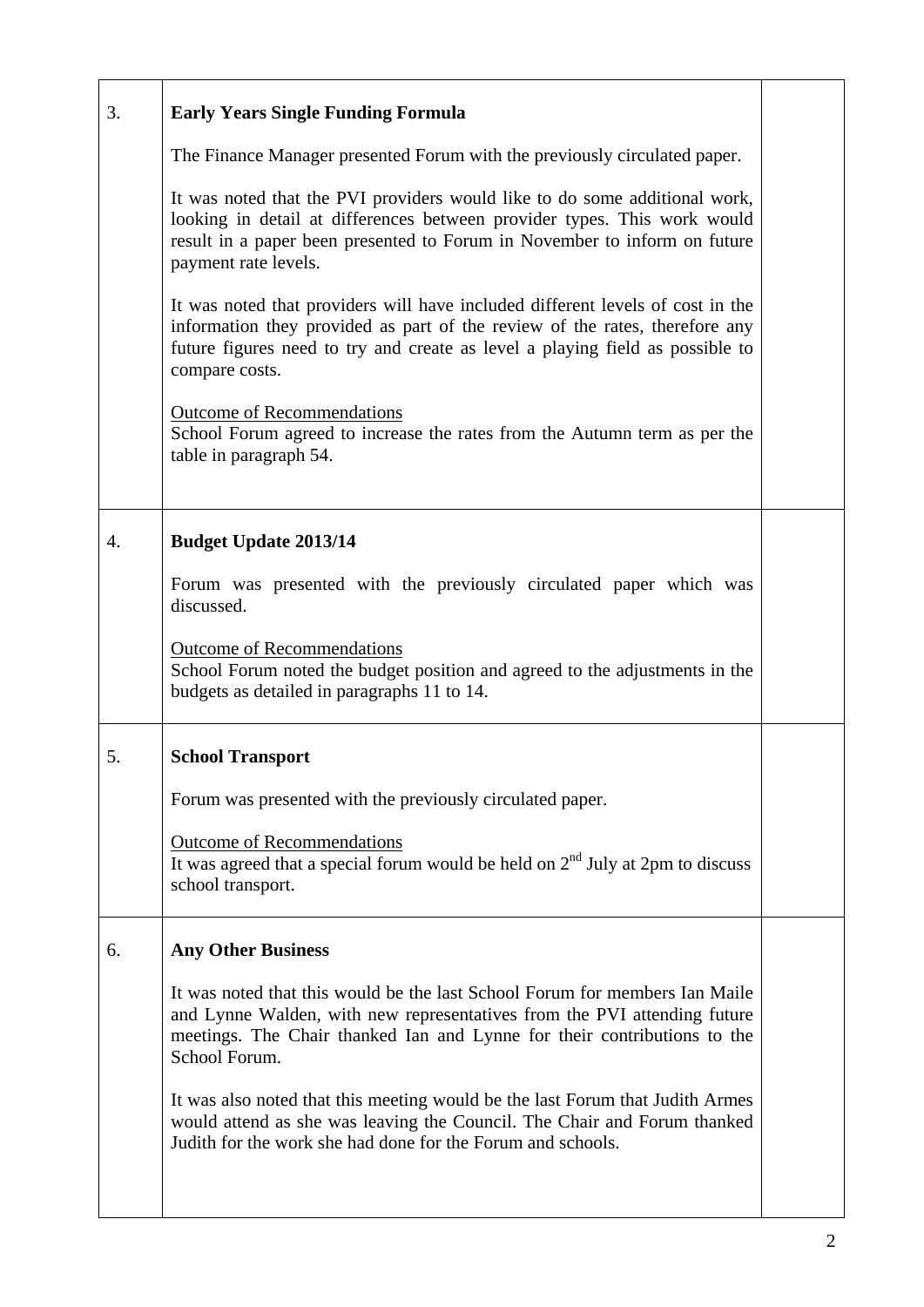| <b>School Funding Formula</b><br>Judith Armes notified the Forum that the EFA had sent out guidance for the<br>2014/15 funding formula in the last week. Judith highlighted to the group the<br>key changes that would effect Darlington's formula as below,                                                                                                                |           |
|-----------------------------------------------------------------------------------------------------------------------------------------------------------------------------------------------------------------------------------------------------------------------------------------------------------------------------------------------------------------------------|-----------|
| Lump Sum – Maximum £175,000 with different sums allowed between<br>primary and secondary schools                                                                                                                                                                                                                                                                            |           |
| High Needs/SEN Funding<br>The £6,000 threshold is a mandatory requirement from $2014/15$                                                                                                                                                                                                                                                                                    |           |
| <b>Sparsity Factor</b><br>Optional factor allowing funding for small schools                                                                                                                                                                                                                                                                                                |           |
| Support for Schools with Falling rolls<br>Ability to top slice DSG with a central contingency. This cannot be used for<br>schools that have an unpopular take up of places.                                                                                                                                                                                                 |           |
| Looked After Children                                                                                                                                                                                                                                                                                                                                                       |           |
| <b>School Forum</b><br>A requirement to have a representative from a institution offering post 16<br>education (not a school or academy). This replaces the 14-19 partnership<br>representative                                                                                                                                                                             |           |
| The timetable for submission of the formula to the EFA was also detailed.                                                                                                                                                                                                                                                                                                   |           |
| <b>Appeals Procedure</b><br>It was agreed at April School Forum that the contingency held for VA/Trust<br>schools would be limited to maintained schools, it was felt that this decision<br>may impact on the provision of appeals across Darlington, therefore it was<br>agreed that a new paper would be presented to the next Forum to discuss the<br>options available. | <b>RK</b> |
|                                                                                                                                                                                                                                                                                                                                                                             |           |

**Date and time of next meeting: Special Forum, Tuesday 2nd July 2013, 2.00pm.**